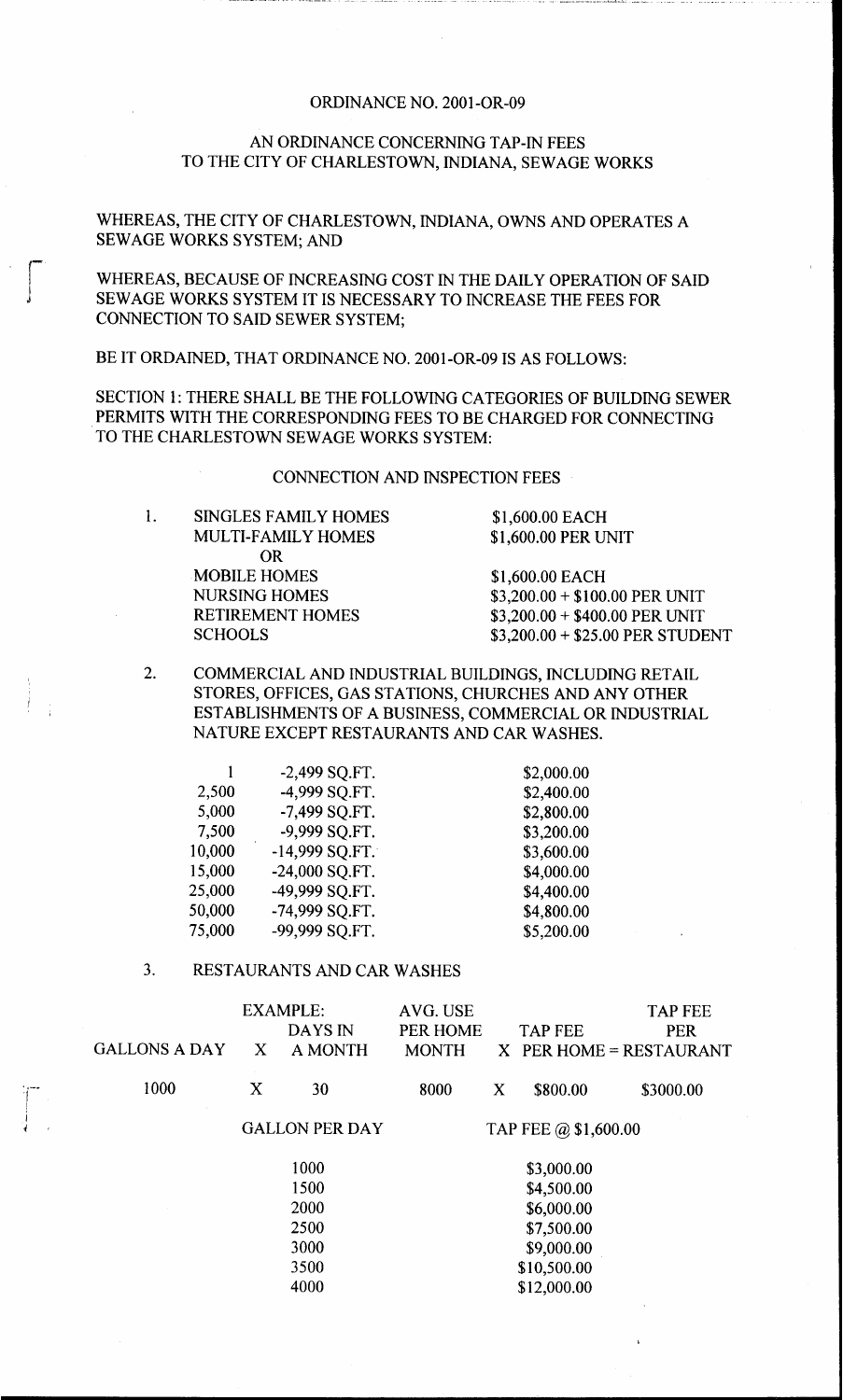GALLON PER DAY TAP FEE @ \$1,600.00

4500 \$13,500.00<br>5000 \$15,000.00 5000 \$15,000.00 5500 \$16,500.00 6000 \$18,000.00 6500 \$19,500.00 7000 \$21,000.00 7500 \$22,500.00 sooo \$24,000.00 8500 \$25,500.00 9000 \$27,000.00 9500 \$28,500.00 10000 \$30,000.00

- A. A TAP FEE IS REQUIRED IF ADDING A NEW HOME OR BUSINESS TO A PRIVATE LINE THAT IS ALREADY HOOKED UP TO THE CHARLESTOWN SEWER SYSTEM.
- B. A TAP FEE MAY BE REQUIRED WHEN CHANGING AN EXISTING HOME OR BUSINESS TO A DIFFERENT CATEGORY.
- 4. FOR ANY BUILDING VACANT LONGER THAN TWO **(2)** YEARS, THERE SHALL BE PAID A \$1,600.00 RE-CONNECT FEE.
- 5. THE FEE FOR SERVICE RELOCATION SHALL BE \$1,600.00.

I

- 6. A SINGLE FAMILY EQUIVALENT (SFE) SHALL BE DEFINED AS THE AVERAGE AMOUNT OF WATER FOR A SINGLE FAMILY HOME USING (8,000 GAL) PER MONTH.
- 7. ANY PERSON OR COMPANY CONNECTING TO THE SEWAGE WORKS SYSTEM WITHOUT A PERMIT SHALL BE FINED UP TO \$2,500.00.

A PERMIT FEE IN ACCORDANCE WITH THE FEE CONNECTION CHARGES HEREIN, FOR RESIDENTIAL, COMMERCIAL AND INDUSTRIAL SEWER CONNECTION SHALL BE PAID TO THE SEWAGE WORKS DEPARTMENT AT THE TIME THE APPLICATION IS FILED.

THE FOLLOWING WILL BE EXCEPTED FROM THIS NEW ORDINANCE CONCERNING INCREASED TAP-IN FEES:

- A. THE PAYMENT OF THE APPROPRIATE CONNECTION FEE FROM THE FEE SCHEDULE SET OUT IN THIS ORDINANCE SHALL BE REQUIRED FOR ANY STRUCTURE ERECTED IN THE CITY OF CHARLESTOWN, INDIANA, AFTER THE ADOPTION OF THIS ORDINANCE.
- THE PAYMENT OF THE APPROPRIATE CONNECTION FEE HEREIN SET FORTH SHALL BE REQUIRED FOR CONNECTION OF ANY STRUCTURE OUTSIDE THE BOUNDARIES OF THE CITY OF CHARLESTOWN, INDIANA TO THE CITY'S SEWER SYSTEM. B.
- THE TERM "NOTICE" OR "NOTIFICATION" AS USED IN THIS ORDINANCE SHALL MEAN WRITTEN NOTICE SENT BY UNITED STATES MAIL TO THE LAST KNOWN ADDRESS OF THE RECORD OWNER OF THE STRUCTURE. NOTICE:

SO ADOPTED ON THIS  $16th$  DAY OF *April*, 2001